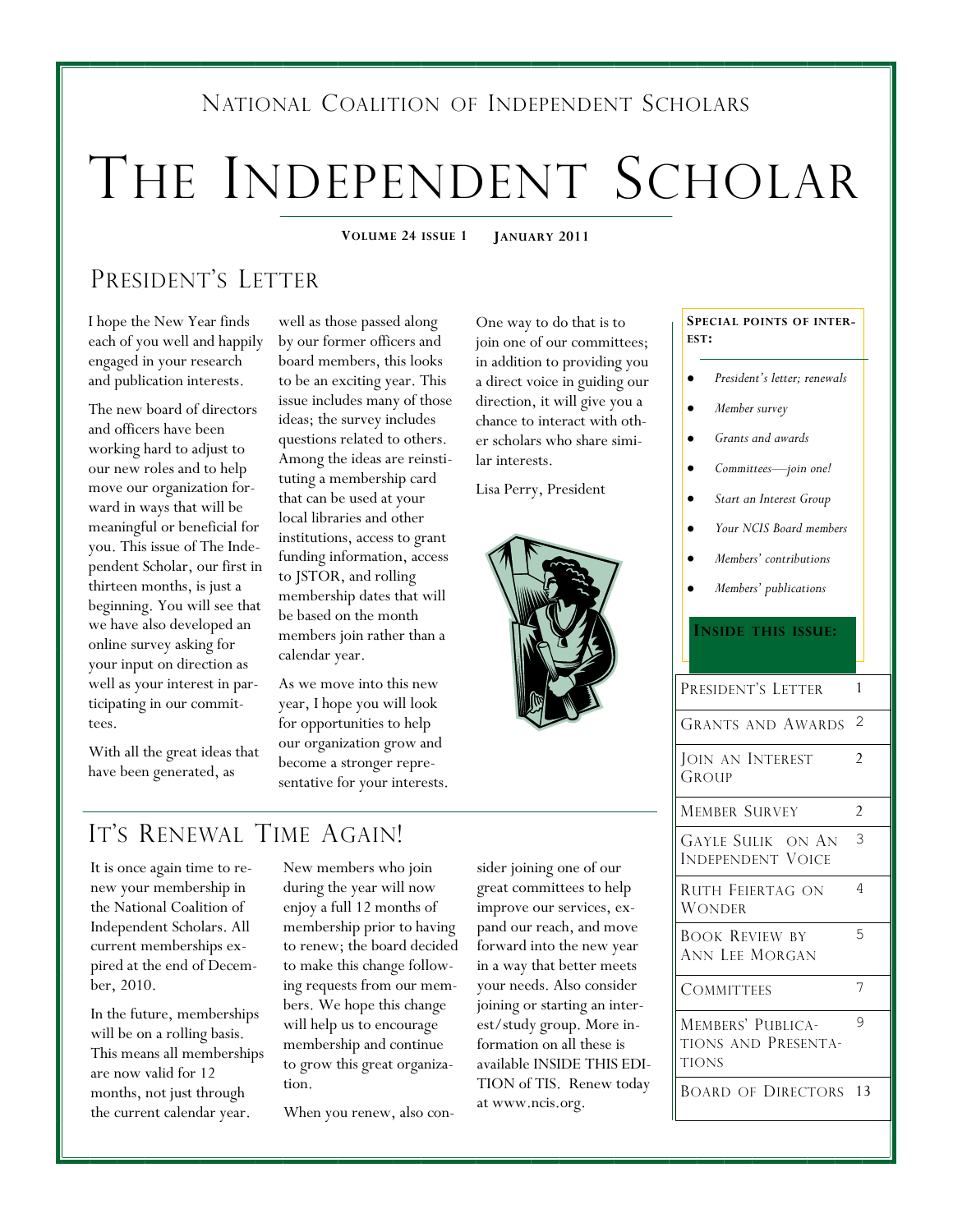

### GRANTS AND AWARDS

The National Coalition of Independent Scholars is now inviting applications for its 2011 grants and Awards Committee. This year the Committee will award the Eisenstein-DeLacy Prize for the best published article by an NCIS member. This prize will be awarded with a \$200 honorarium. Additionally, there will be three travel awards each of \$200 for travel to an academic conference to assist travel related to research.

All applications must include a CV. For the Eisenstein-DeLacy Award, a copy of the article to be considered must also be included, with information on place and date of publication. More than one article may be submitted. For the travel awards, a travel and expense budget and description of research project must be submitted. If the travel is to a conference, all related materials must also be included.

The deadline for submitting applications is July 15, 2011. The decisions of the Grants and Awards Committee will be announced by September 15, 2011 and will be posted on the NCIS website, along with profiles of the winners. All applications should be sent to the chair of the Awards Committee, Christopher Robinson at: [chrisrobin](mailto:chrisrobinson@rocketmail.com)[son@rocketmail.com](mailto:chrisrobinson@rocketmail.com)

### MEMBER SURVEY NOW ONLINE

"tell us how to be more effective in serving our members."

In order to help our newlyelected board of directors and officers to be more responsive to member needs, we have created a survey for you to complete. It addresses member benefits, participation, and provides you with the opportunity to tell us how to be more effective in serving our members.

required, although there is an option to enter your e-mail address if you would like us to contact you regarding your responses.

The survey should take no more than 5-10 minutes of your time. Please take a few moments to complete the survey at http:// www.surveymonkey.com/s/ CJPHWNQ. Simply type the

address into your web browser and answer the ten short questions there.

No personal information is

### START OR JOIN AN INTEREST GROUP



At present, we have one group for military history; do the online survey and help us to form groups that will help you network with other scholars who share your passion.

To get this started, NCIS President Lisa Perry has offered to help with a Public History group if there is sufficient interest.

Similarly Tricia Cusack would like to start a group interested in the conjunctions of art, place, and identity.

NCIS Member Susmita Barua has also expressed an interest in a group on Grassroots Activism.

Use these ideas to help dis-

cover your own areas of creativity. In the survey (see above) you will have an opportunity to tell us what you are passionate enough about to want to engage with other, like-minded scholars.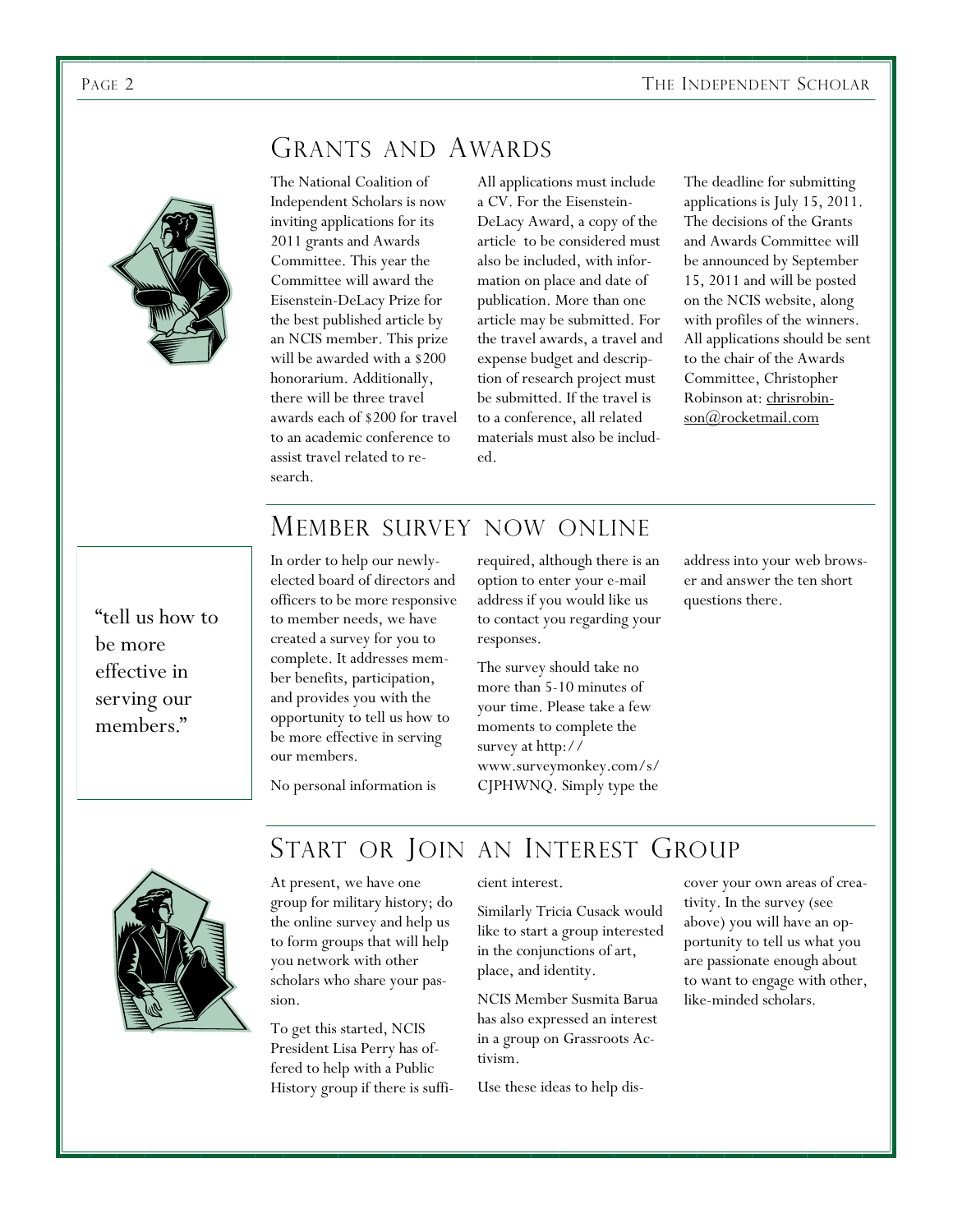VOLUME 24 ISSUE 1

### AN INDEPENDENT SCHOLAR: AN INDEPENDENT VOICE

### BY GAYLE A. SULIK\*

Last spring, I left a tenure track faculty position in sociology to pursue my research and writing independently. The decision followed six years of teaching, research, and service—first at a highly selective liberal arts college and then at a Ph.D granting institution. Throughout these years I honed my skills as a teacher, researcher, and writer.

But in 2008, I received a research award from the National Endowment for the Humanities that changed my life. The award gave me a one-year paid leave to finish the research and writing for my book *Pink Ribbon Blues: How Breast Cancer Culture Undermines Women's Health*. Based on eight years of ethnographic and historical research, Pink Ribbon Blues highlights the hidden costs of the pink ribbon as an industry, one in which the Cause has become a brand name with a pink ribbon logo.

After completing the book, I realized that my calling was to work in a more focused, public, and action-oriented capacity than the Academy would accommodate. To make a difference in breast cancer, I needed to have an independent voice, one that did not represent any organization, institution, or sponsor. Now I do, and it's making all the difference.

#### GAYLE SULIK

### **Pink Ribbon Blues**



"T<sup>O</sup> MAKE <sup>A</sup> DIFFERENCE IN BREAST CANCER, I NEEDED TO HAVE AN INDEPENDENT VOICE"

\*Gayle Sulik Ph.D is a medical sociologist, author, and health advocate whose work focuses on the impact of illness on individuals, families, and communities. *Pink Ribbon Blues: How Breast Cancer Culture Undermines Women's Health* was published by Oxford University Press (New York) in 2010. For more information, go to www.pinkribbonblues.org.

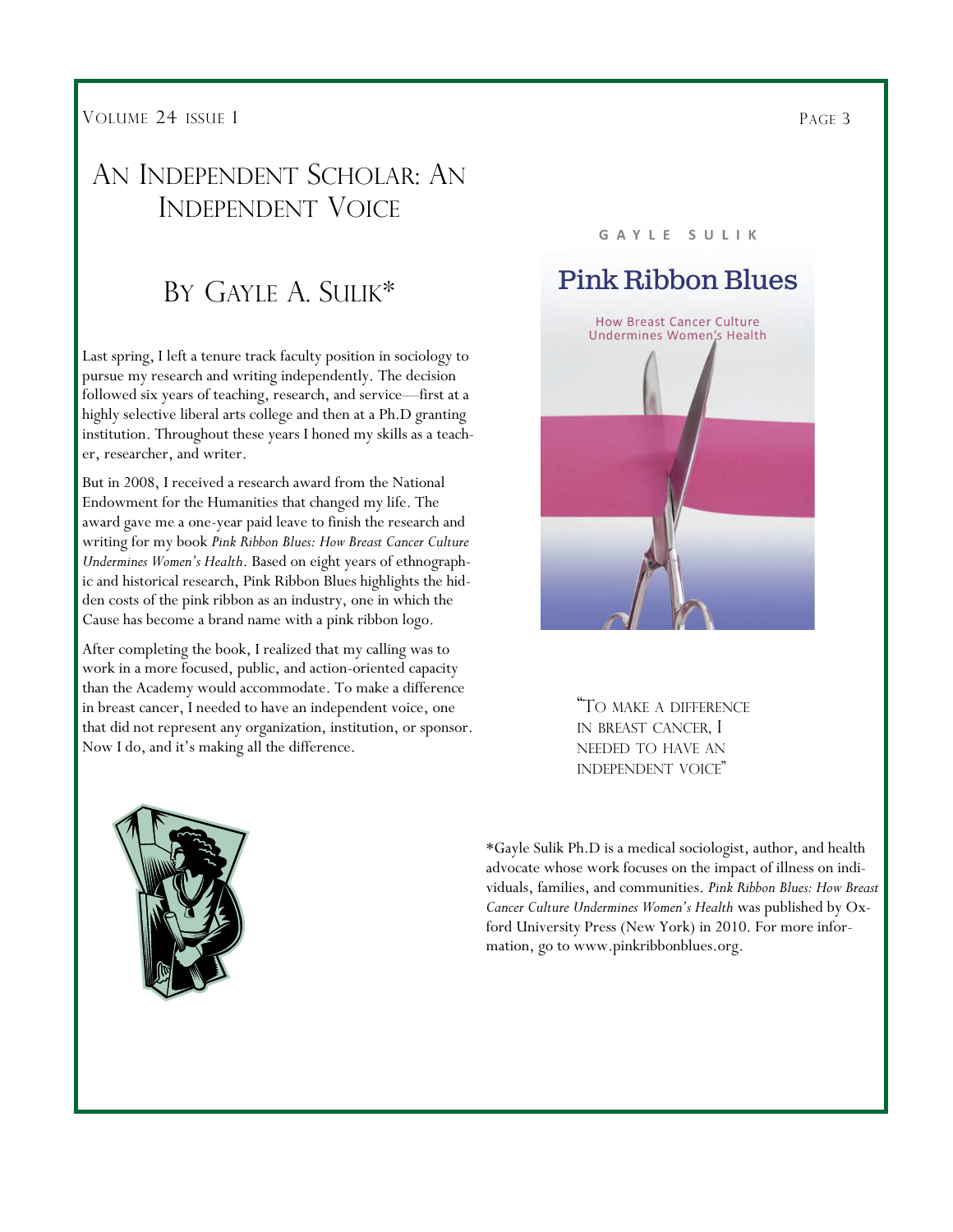PAGE 4

### WONDER REGAINED BY RUTH E. FEIERTAG

*Falstaff: Why Hal, 'tis my vocation Hal, 'tis no sin for a man to labour in his vocation.*

William Shakespeare, *Henry IV Part 1,* l. 210.

I have been struggling for some time to explain to the incredulous (among whom I sometimes count myself) my life as an independent scholar. I do not call it my choice, because in many ways it does not seem to be one: it is more an addiction, or, as I prefer to think of it, a vocation. Because research and writing take time away from the job search that "ought" to be my primary priority, I may be, like Falstaff, a kind of thief, stealing time, committing thefts of omission. Perhaps I shall start writing with a stocking pulled over my head.

Despite these doubts and self-accusations, I know that there are many reasons to pursue independent scholarship, and while I am neither a student of Romanticism nor a scientist — though I do enjoy a good baking-sodaand-vinegar volcano — I recently found a reminder of one of these reasons in Richard Holmes' *The Age of Wonder: How the Romantic Generation Discovered the Beauty and Terror of Science* (2008). Holmes claims as his subject the time between the round-the-world voyage of Captain James Cook and the voyage of Charles Darwin to the Galapagos islands. "This," he tells us, "is the time I have called the *Age of Wonder*, and with any luck we have not yet quite outgrown it" (p. xvi). I would contend that of all people, independent scholars have the least excuse for outgrowing this age, that we, like Holmes' poetscientists, should be "driven by a common ideal of intense, even reckless, personal commitment to discovery" (p. xvi). I would like to suggest that we also consider, as Holmes asks us to do, whether "the ideal of subjectivity [need be] eternally opposed to that of scientific objectivity. … The notion of *wonder* seems to be something that once united them, and can still do so"  $(xvi)$ .

#### "I SUSPECT THAT THIS SENSE OF WON-DER INSPIRES MANY OF US, AND I HOPE THAT WE WILL SHARE IT MORE OPENLY"

I suspect that this sense of wonder inspires many of us, and I hope that we will share it more openly, and that we will try to sense it in fields not our own, that we will find a way to ask our colleagues in genetics to read our papers on literature or the poems we penned (or computered) in secret, that our historians will confess their side-interests in physics, that our astronomers will seek the opinions of art historians. Let us take risks, consider the fantastic, discover where speculation leads us. NCIS presents us with the resources — ourselves — to cross boundaries; let us say to one another, "I have a new thought, made a new discovery. It is amazing, and I am full of wonder."

### SHARING THE WONDER BY LISA PERRY

Tell us your story; how did you come to independent scholarship? Did you choose it, or did it choose you? Tell us your story and maybe you will see it in print in later editions of TIS!

Other ways to share the wonder of being an independent scholar include getting involved with committees or with study or interest groups (see elsewhere in this issue).

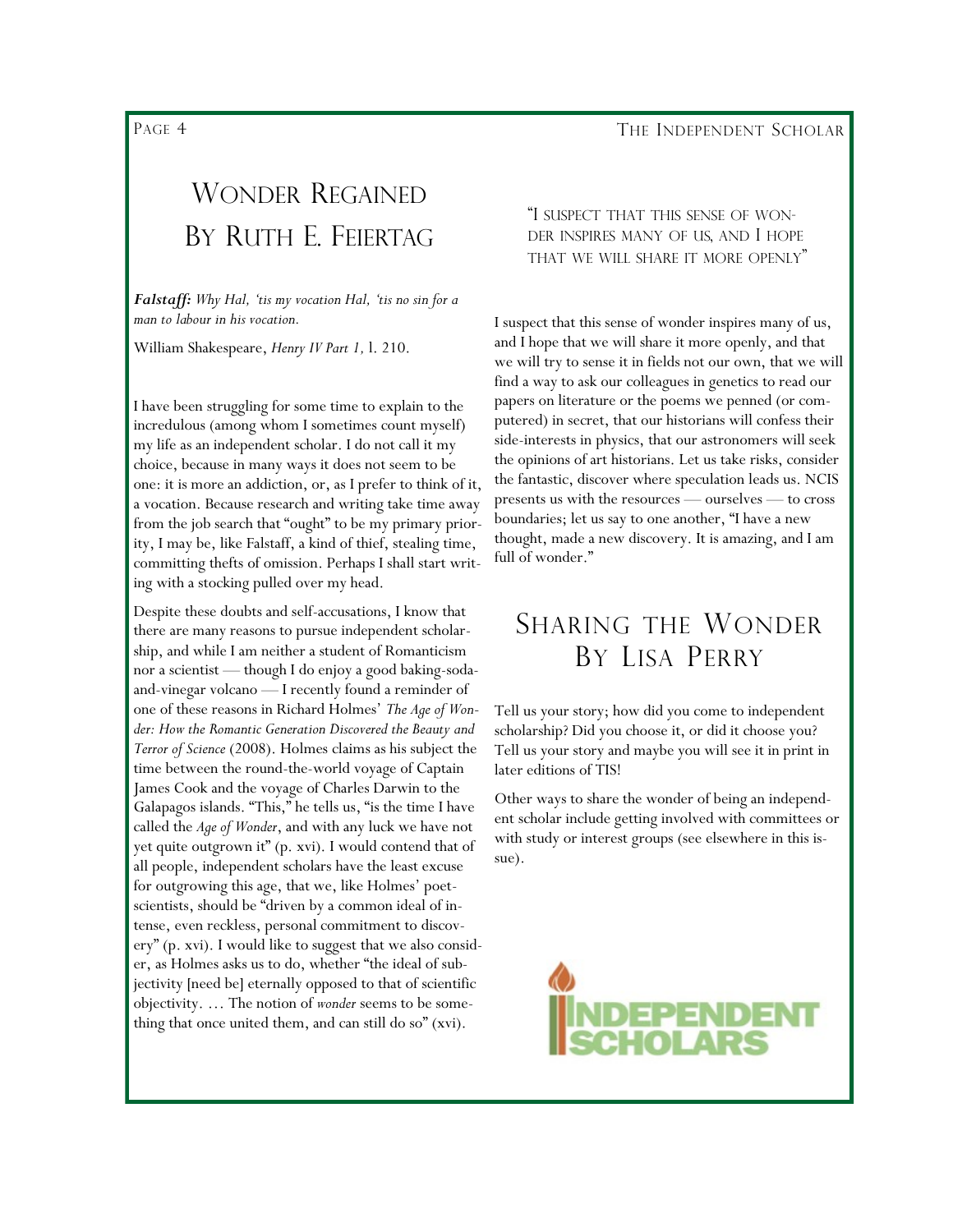### BOOK REVIEW BY ANN LEE MORGAN

Piri Halasz. 2009. *A Memoir of Creativity: Abstract Painting, Politics and the Media, 1956-2008*. New York and Bloomington, Indiana: iUniverse.

Perhaps a little too academic to interest a trade publisher, yet perhaps a little broadly conceived to attract an academic house, art historian Piri Halasz's memoir of her adult life ranges across journalism, the history of art during the past century, and American politics, along with ruminations on her own subjectivity. In other words, it might be said to reflect the mind of an independent scholar vigorously engaged on multiple levels with her social and cultural milieu. She herself calls the book "a study in creativity"  $(p, 2)$ . And so it is that, as well, for the thought process that unifies her disparate subjects exemplifies a mode of problem-solving sited in the Freudian unconscious (p. 13).

An introductory chapter outlines her family background, early years, and education, through earning a B.A. in English at Barnard in 1956. From college, she went straight to *Time* magazine. The first of three main sections of the book gives a vivid, inside picture of Henry Luce's influential newsmagazine in its heyday. Starting on the "clip desk" (where she cut stories from newspapers for writers' use), in thirteen years there Halasz worked her way through successive positions as a researcher and writer in a highly competitive environment. (Among the first women elevated to writer, she ranked also as the first within "living memory" [p. 2] to produce a cover story—the notable 1966 account of ―Swinging London‖—which, in turn, led to a commission for *A Swinger's Guide to London*, published

FIGURE 1

Piri Halasz  $\sigma$ "From the Mayor's Doorstep"

the following year.) Finally, she became *Time*'s art critic, but this assignment eventually undid her career in journalism, as she came to realize that art trumped magazine writing among her interests.

In the book's second main section, the author returns to graduate school to earn a Ph.D. in art history at Columbia in 1982. Drawn particularly to modern and contemporary art, she details her education in this specialty. Just as she had revealed the workings of *Time* for outsiders to the profession, in

―SHE PROVIDES DEFT ANALYSES OF ECO-NOMIC AND CLASS FACTORS IN THE EVOLUTION OF RECENT AMERICAN POLITICAL CULTURE AND VOTING TRENDS."

### A MEMOIR OF EREATIVIT

abstract painting, politics & the media, 1956-2008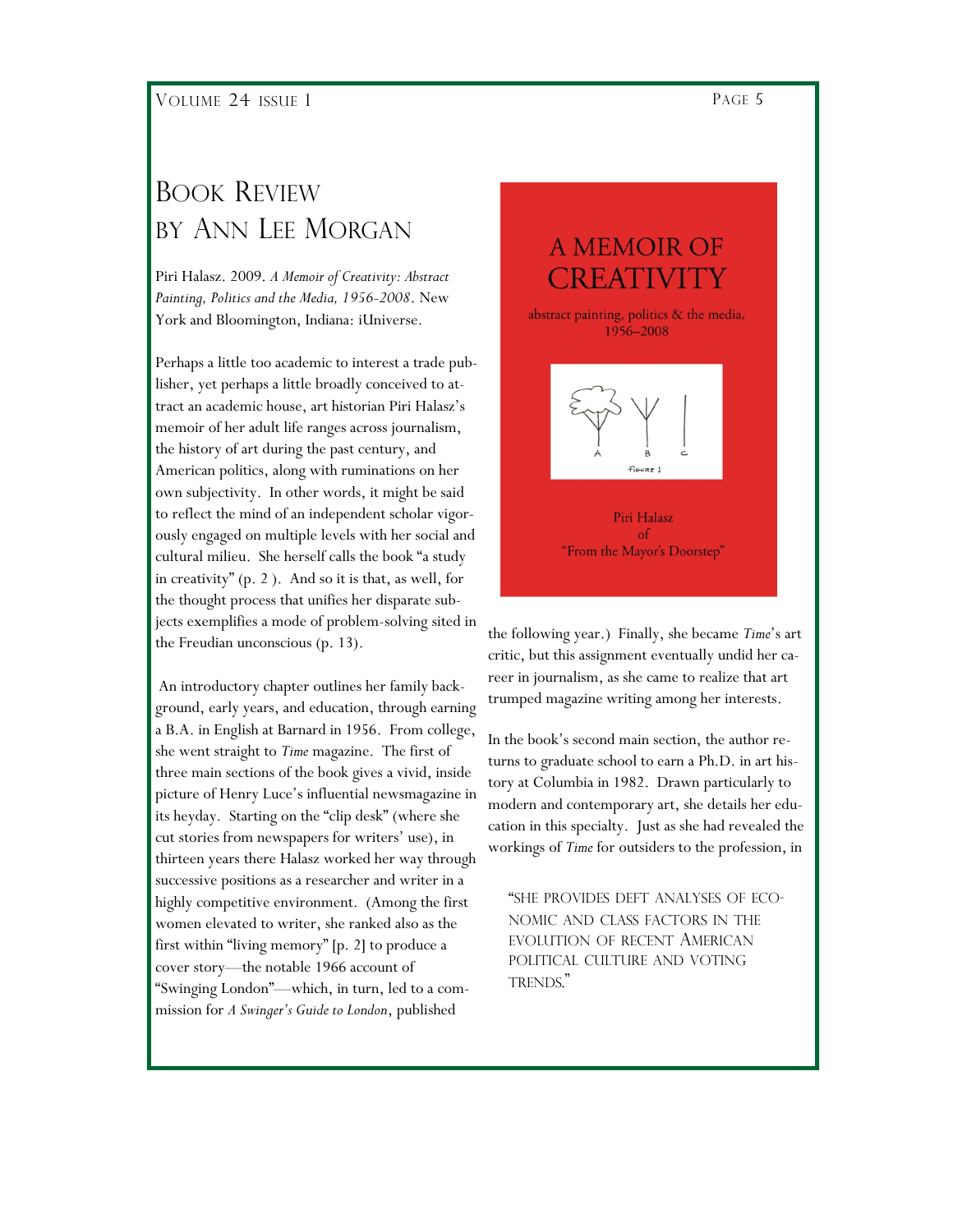#### PAGE 6

describing her own art education, she leads the nonspecialist reader through important issues in mod ern and contemporary art. Her mentors include several well-known Columbia professors, but more importantly the prominent art critic Clement Greenberg, with whom she maintained a longtime intermittent relationship. Her particular quest in this period focuses on understanding the meaning of abstract art. In 1983, her thoughts coalesce into a "multireferential" theory of abstraction. Drawing again on her familiarity with Freudian thought, she locates the power of abstract art in its ability to synthesize disparate and sometimes even contradictory visual images, in much the same way that the unconscious works in formulating dreams.

In the final section, recounting endeavors during the years since 2001, she turns her attention to the sociopolitical environment of our times. As she describes how it has affected the creation and reception of art, we see her mind at work as she circles back to earlier decades, searching for deeper understanding of the links between art and its milieu. Later, she provides deft analyses of economic and class factors in the evolution of recent American political culture and voting trends. Halasz concludes with thoughts on what she sees as the country's political and esthetic rightward drift. A brief postscript talks to readers about enhancing their own creativity by remaining open to the world and to serendipitous occasions, by formulating problems in terms that may lead even beyond their own solu tions to new and previously unrecognized paths, and by encouraging insights from the unconscious. In short, perhaps, by living as an independent scholar.

*A Memoir of Creativity* travels many byways as Halasz

#### THE INDEPENDENT SCHOLAR

proceeds through the years. Here and there, the reader finds sections that might constitute independent essays in themselves, as she returns to primary published and unpublished sources to research one or another inquiry. Her intense engagement with art continues in a blog—intended for a more specialized audience—that she has written for more than a decade. Titled "From the Mayor's Doorstep" (because she lives near Gracie Mansion, the New York City mayor's residence), this ambitious project, appearing six or seven times a year, chronicles the New York art scene of galleries and museums, while including also notes on shows she sees in travels beyond the city, as well as political observations.

## A Swinger's Guide to London

An Authors Guild Backingrint.com Editi

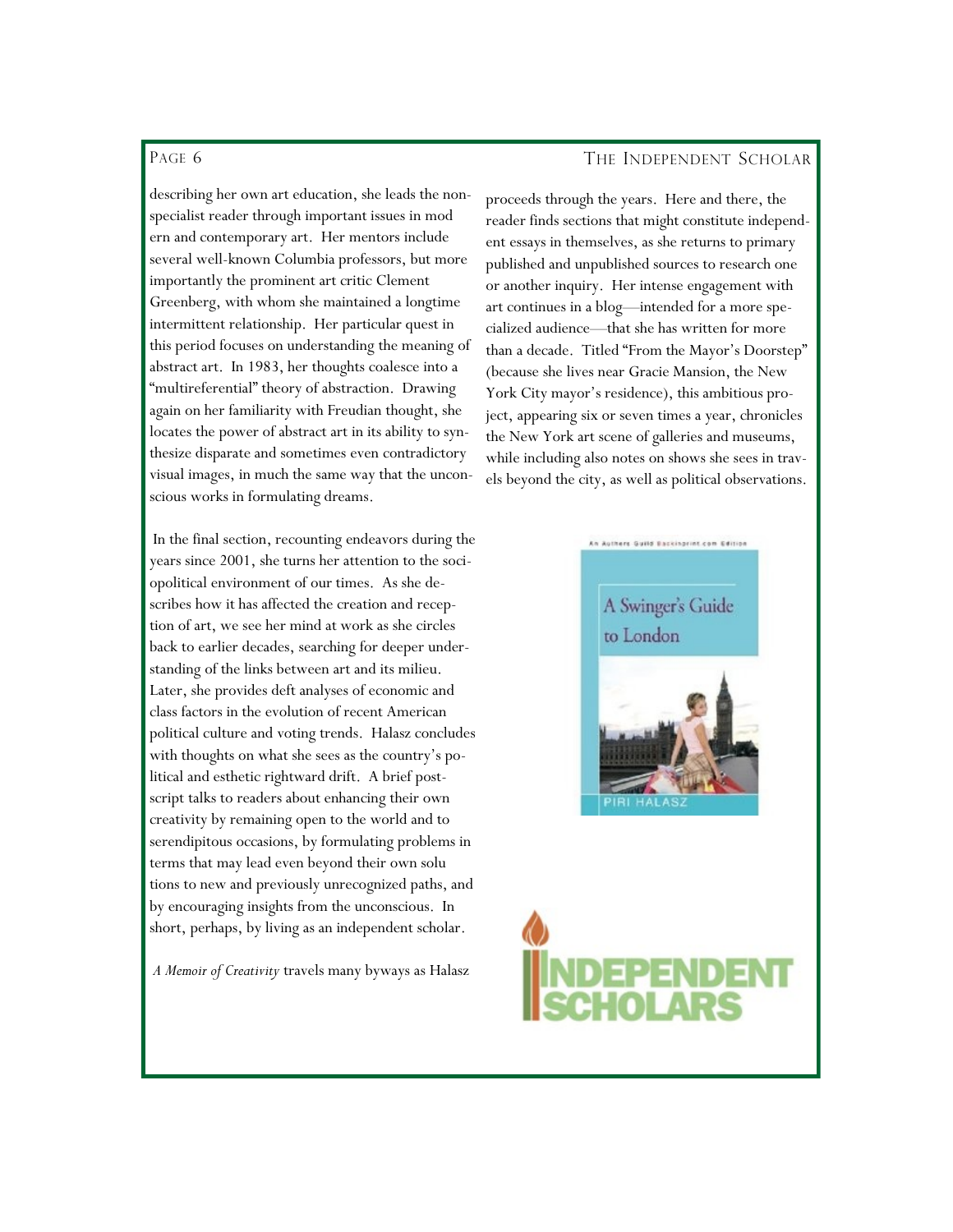### MEMBERSHIP COMMITTEE BY SUSAN DE GAIA\*

\*Membership Committee Coordinator

The new NCIS Membership Committee, consisting of five subcommittees – Affiliates, Communications, Technology, Recruiting and Benefits - is working hard on behalf of our members. As Coordinator of the Membership Committee, I would like to inform you of our current activities and invite you to participate as volunteers.

The Membership Committee is currently involved in activities aimed at increasing benefits to and communicating with members, and in helping plan for our future success as an organization. Here is some of what we are doing right now:

Membership Affiliates, chaired by Susan Breitzer, maintains contact with current NCIS affiliates and publishes affiliate information on our website. Membership Affiliates also works to gain affiliate status for NCIS within larger organizations. Thanks to their hard work, we have been affiliated with AHA since 2010, and in January 2011, NCIS hosted a very successful reception at the AHA Annual Meeting in Boston. For a complete list of organizations currently affiliated with NCIS, please see our web page at http://www.ncis.org/affiliates.asp. Membership Affiliates has its own email address, [membershipaffiliates@gmail.com,](mailto:membershipaffiliates@gmail.com) but can also be reached through the Membership Committee email at [ncismem](mailto:ncismembercom@gmail.com)bercom@gmail.com.

Membership Technology, co-chaired by Guillermina Walas and Klara Seddon, has worked hard this fall updating our website at NCIS.org, and in coordination with our web designer, sought to provide accuracy and improve member access to a wide range of infor

mation and resources. This work is especiallyimportant since NCIS now manages much of its business online. It is also ongoing, as web links tend to go dead and member/affiliate information changes.

Membership Communications, another important subcommittee which is chaired by Paula Barnes, works hard to keep the lines of communication open with our members. Among other things, they manage the Membership Committee email account  $(ncismembercom@gmail.com)$ , forwarding email to various Committee or Board members as it comes in, and they also maintain member account information.

Membership Recruiting, chaired by Rose Varga, is currently involved in outreach activities, letting people know about NCIS and seeking new ways to inform and invite independent scholars to join NCIS.

Membership Benefits, co-chaired by Adam Smith and Piri Halasz, is involved in obtaining new benefits for our members and in making current benefits known and accessible to us. For example, some of the new benefits they have recently sought include membership cards, medical insurance, and legal advice.

For more information on these and other NCIS committees, please check out the NCIS Membership Committees link at NCIS.org (under the Members Only section).

All of these groups are working together, as parts of the Membership Committee, to serve the various needs of this organization in terms of communication between the Board, NCIS affiliates, and NCIS members, in attaining and making available benefits for our members, and in seeking to expand our membership.

You can help. The Membership Committee needs volunteers to aid in the many ongoing tasks involved in keeping things running smoothly and ben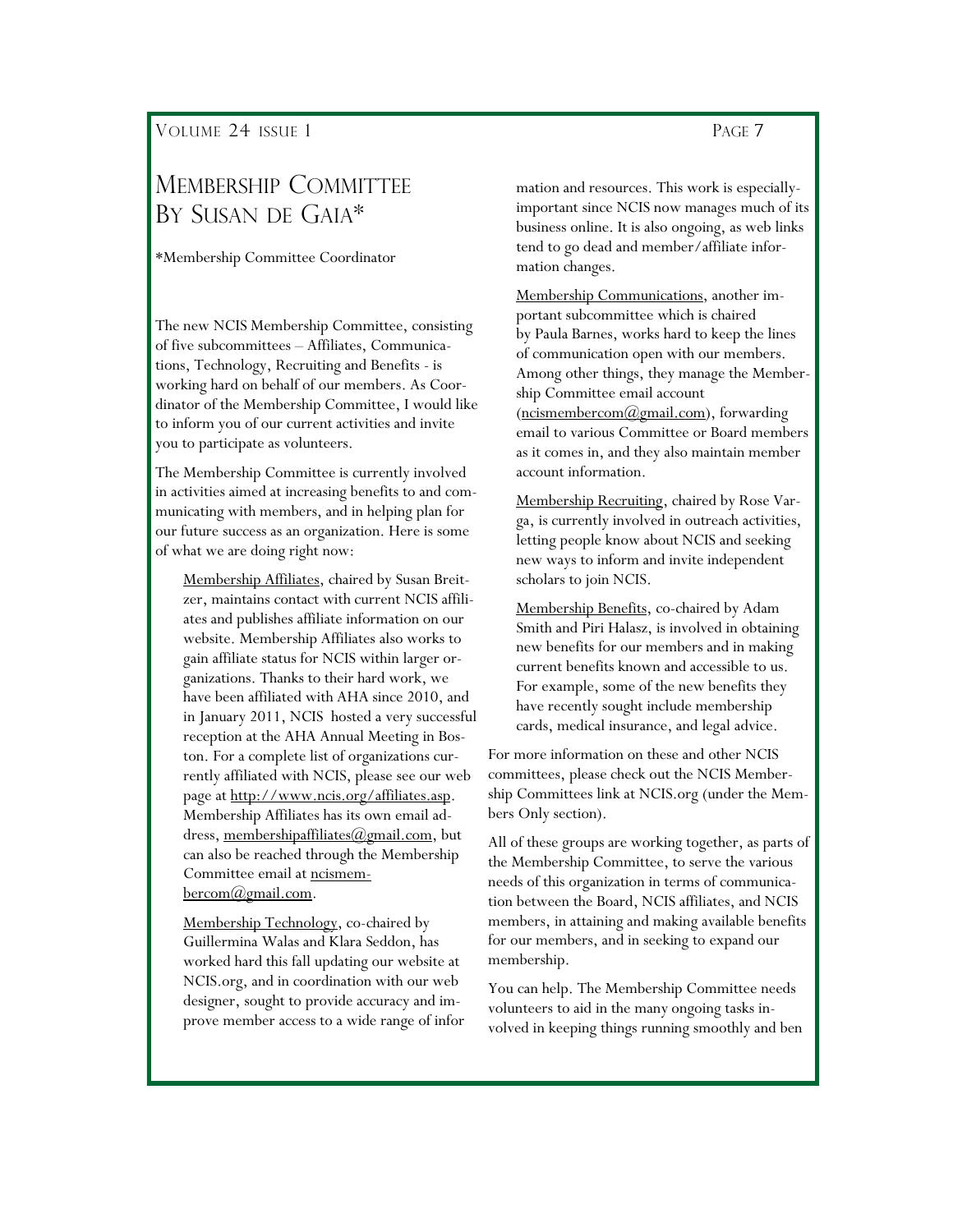#### THE INDEPENDENT SCHOLAR

#### PAGE 8

efitting our members. Each subcommittee invites and heartily welcomes the participation of NCIS members in its work! Volunteers are needed to assist with current committee tasks and to help plan and organize new activities on behalf of our membership. Volunteering for us can be formal or informal. Formally, you can join us as a member of one of our subcommittees with specifically assigned tasks. Informally, you can simply help us with whatever information you make available for passing on to the membership, or by occasionally checking the NCIS website for possible errors or dead links. You can also send us feedback on the work we are doing for you.

If you're interested in helping out, or if you have questions, ideas, or requests for the Membership Committee, please contact us at [ncismem-](mailto:ncismembercom@gmail.com) $\frac{\text{bercom}(\partial \text{gmail.com})}{\text{bercom}(\partial \text{gmail.com})}$ . Use the subject line to help Membership Communications decide where to send your email, or you can address it directly to a particular subcommittee if you like.

### THE INDEPENDENT SCHOLAR EDITORIAL ADVISORY COMMIT-TEE

### BY TRICIA CUSACK

The Independent Scholar still needs an editor and the NCIS board will continue its efforts to make suitable arrangements. This New Year issue has been produced by members of the NCIS Board. As well as an editor, the Board wishes to establish a voluntary Editorial Advisory Committee for The Independent Scholar. Its functions will be:

- To work with the editor to assess and edit cont ributions submitted by NCIS members.
- To provide occasional pieces for TIS.
- To monitor outcomes and contribute to a periodic report by its board members to the NCIS Board.

The Editorial Advisory Committee will include one or more NCIS Board members (currently Rose and Tricia) and several non-board members. Committee members should have:

- Evidence of academic publication, or current engagement in graduate study.
- Ideally, editorial experience
- Interest in and ability to advise on, and occasionally contribute, submissions to TIS.

An interest/training in visual art/ graphic design would be a bonus.

Tricia and Rose welcome brief statements of interest from those who wish to be considered for TIS Editorial Advisory Committee membership (1 page maximum please). Contact triciacusack@gmail.com in the first instance.

### RESEARCH RESOURCES COMMIT-**TFF**

### BY SUSAN ROTH BREITZER

In response to growing concern over independent scholar access to university library and electronic resources, the NCIS is founding the Research Resources Committee whose duties will be as follows:

 $\bullet$ Gather and update information concerning university and other research library access, including online

- Identify problems and concerns
- Negotiate improved access for unaffiliated/marginally affiliated scholars where possible.

This committee is seeking members, and interested persons may contact Susan Roth Breitzer at susan.breitzer@gmail.com.

\_\_\_\_\_\_\_\_\_\_\_\_\_\_\_\_\_\_\_\_\_\_\_\_\_\_\_\_\_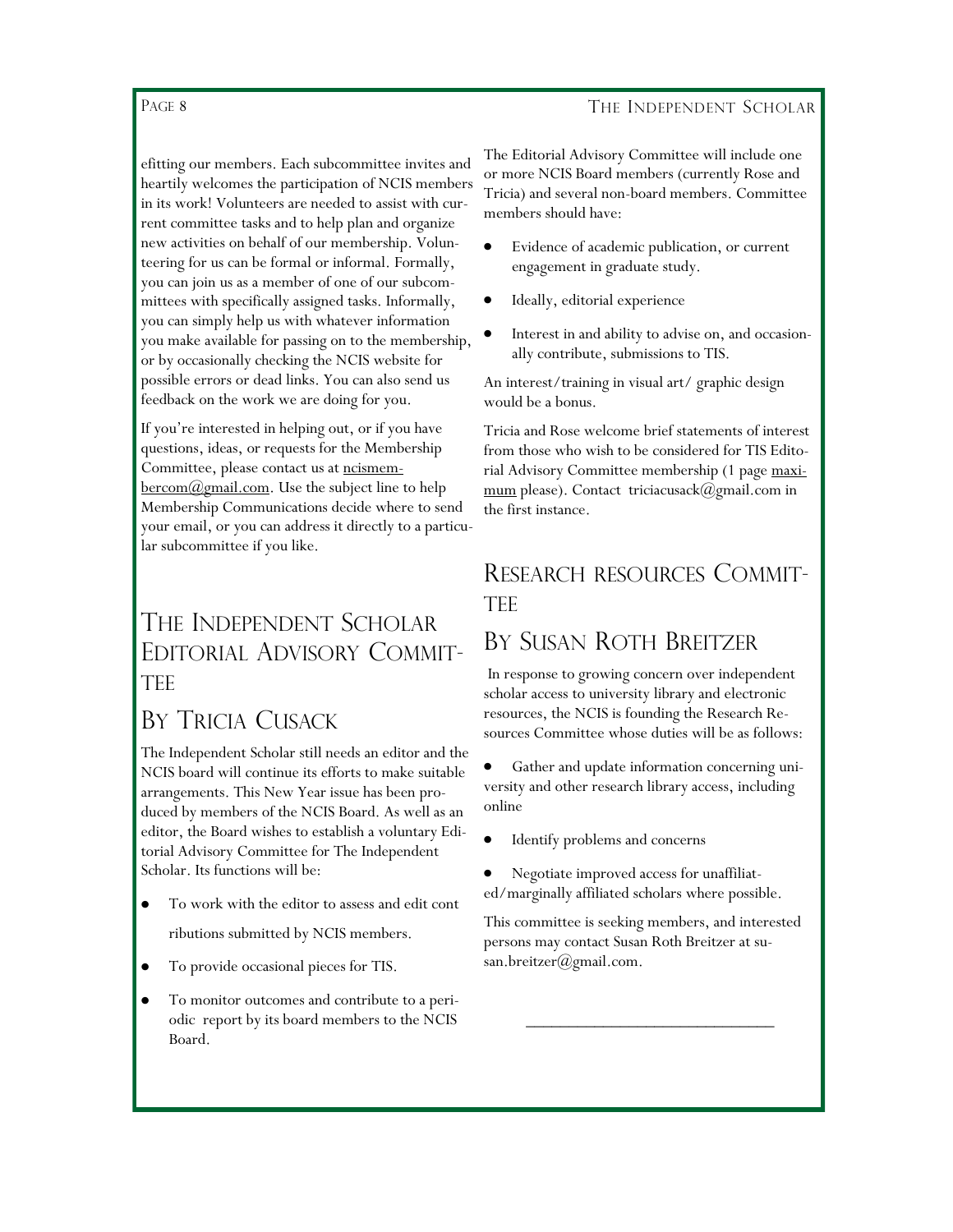### MEMBER PUBLICATIONS AND PRESENTATIONS 2010-2011

#### **Abrahamsen, Valerie**

#### Journal article

Abrahamsen, Valerie. 2010. "Evidence for a Christian Goddess: The Bendis-Zodiac Relief at Philippi." *Forum*, Third Series 1, no. 1: 97-112.

#### Book review

Abrahamsen, Valerie. 2010. Review of Elizabeth A. McCabe, *An Examination of the Isis Cult with Preliminary Exploration into New Testament Studies. Catholic Biblical Quarterly*, 72: 383-85.

#### **Abrams, Brett L**

#### Book

Abrams, Brett L. forthcoming, 2011. *Michael Uline and the Owners Role in the Washington Capitols Basketball Team*. Popular Culture Association: San Antonio, TX.

#### **Anders, Tisa M.**

#### Conference papers

Anders, Tisa M. 2010. "Betabeleros and Labor Advocacy in 20th Century Western Nebraska.‖ *Agricultural History Society*. Orlando.

Anders, Tisa M. 2010. "Public History and the Exodusters: VCMI's Place in the Past." Votaw Colony Museum's Reconnection IV Public History Conference. Topeka, Kansas.

#### **Billingsley, Patricia A.**

#### Research areas

The Life and Times of Philip H. Cummings (1906-1991): American Studies; Hispanic Studies; Federico García Lorca.

#### **Breitzer, Susan**

#### Journal article

Breitzer, Susan. Forthcoming 2011 "Writing the Worlds of Our Fathers and Mothers: The Fall and Rise of American Jewish Labor History," *History Compass*. In Press.

Breitzer, Susan. Forthcoming 2011. "Race, Immigration, and Contested Americanness: Black Nativism and the American Labor Movement, 1880-1930," Race/ Ethnicity: Multidisciplinary Global Contexts (Special Issue, "Reworking Race and Labor"), 4, no. 2.

#### Conference paper

Breitzer, Susan. Forthcoming 2011. "Race, Labor, and Soli

darity: The Chicago ILGWU and the Promises and Limits of Inclusion, 1917-1940". Special conference, "Working Class Worlds" in honor of Shelton Stromquist (July).

#### **Carey, Toni**

#### Book chapter

Carey, Toni. Forthcoming, 2011. "Aristotle and the Argument to End All Arguments.‖ In *Just the Arguments: 100 of the Most Important Arguments in Western Philosophy* Wiley-Blackwell.

#### Journal articles

Carey, Toni. 2010 "Parsimony, In as Few Words as Possible," *Philosophy Now* 81.

―Two Wise Clubs: The Legacy of Thomas Reid and the Scottish Enlightenment,‖ *International Journal of Independent Scholars*, inaugural issue, 2010.

#### Conference papers

Carey, Toni. 2010. "Scotland and Harvard Yard", American Soci*ety for Eighteenth Century Studies* conference, Albuquerque (March).

Carey, Toni. 2010. "Between Mind and Body: The Sub-Rational in Scottish Moral Science." Thomas Reid tercentenary conference at the Center for the Study of Scottish Philosophy, Princeton (June).

#### **Cusack, Tricia**

#### Books

Cusack, Tricia. Forthcoming 2011. *Art and Identity at the Water's Edge*. Edited and introduced by Tricia Cusack. Burlington, VT: Ashgate.

Cusack, Tricia. 2010. *Riverscapes and National Identities.* Syracuse, NY: Syracuse University Press.

#### **Book chapter**

Cusack, Tricia. 2010. "Boots smeared with stars': Jack B. Yeats, travellers, and outsiders on the Western edge." In *Jack B Yeats: The Outsider.* Exhibition catalogue edited by Emer McGarry and Seamus Kealy, Sligo: Model Arts and Niland Gallery.

#### Journal article

Cusack, Tricia. 2010. "'Enlightened Protestants': The improved shorescape, order and liminality at early seaside resorts in Victorian Ireland.‖ *Journal of Tourism History.* 2, no.3: 165-85.

Conference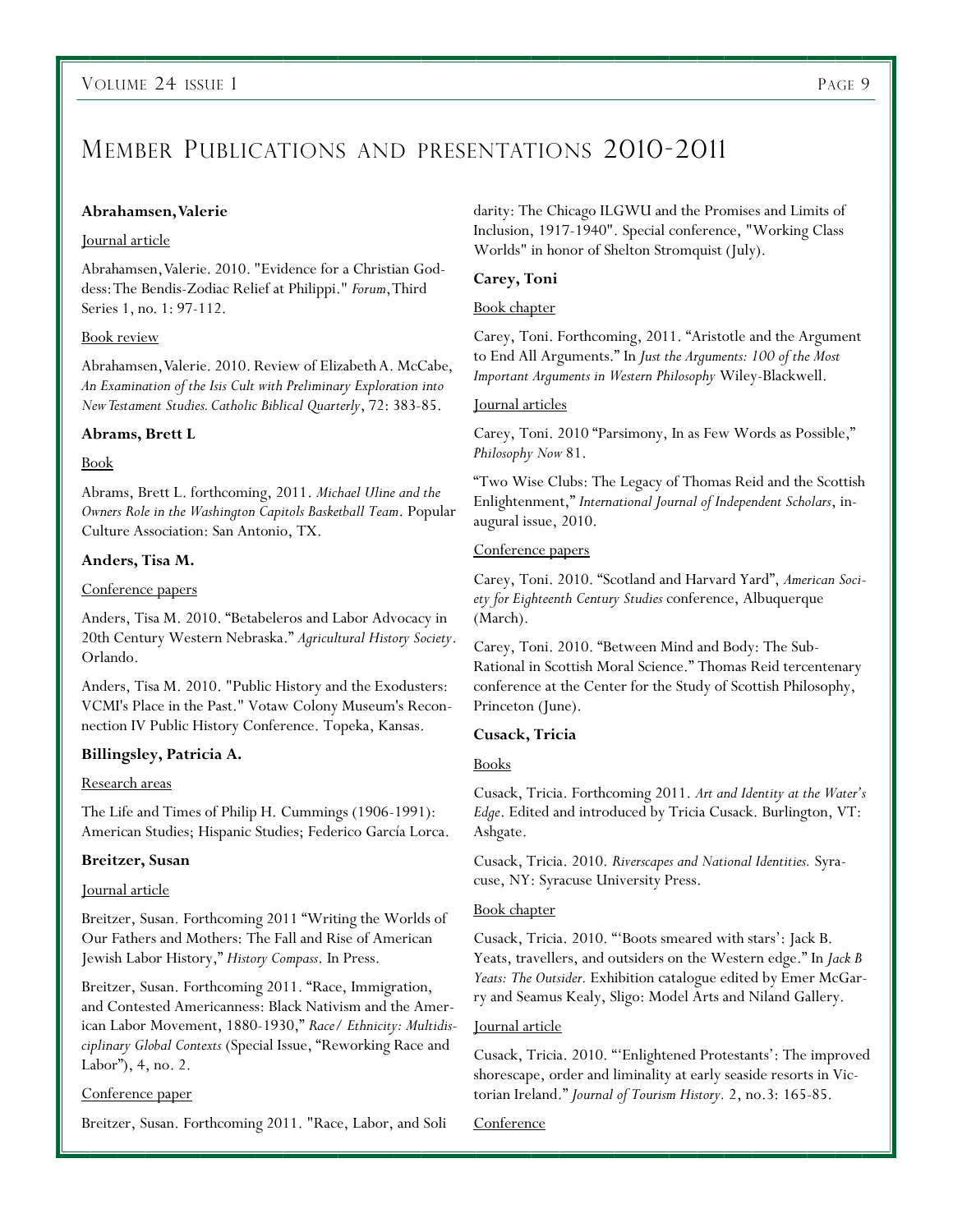### MEMBER PUBLICATIONS AND PRESENTATIONS 2010-2011

Cusack, Tricia. 2011. Session convenor, "Representations of the Ocean as a Social Space". Association of Art Historians' An*nual Conference*, University of Warwick, Coventry, UK (March).

#### **De Gaia, Susan**

#### Book chapters

De Gaia, Susan. Forthcoming 2011. "Hinduism: Bhagavad Gita.‖ In *Milestone Documents of World Religions.* Schlager Group Publishers.

De Gaia, Susan. Forthcoming 2011. "Civil Disobedience" and "Star Trek." In *Encyclopedia of the Sixties: A Decade of Culture and Counterculture* edited by James S. Baugess and Abbe Allen-Debolt. ABC-CLIO.

De Gaia, Susan. Forthcoming 2011. "Independence Day," "Science Fiction Films," "Million Dollar Baby," "Star Trek Films," "Metropolis," and "Fahrenheit 451." In *Movies in American History: An Encyclopedia* edited by Philip C. Dimare. ABC-CLIO.

De Gaia, Susan. 2010 "Women's Infanticide: Public Executions in Colonial New England.‖ In *The Mellen Encyclopedia of Infanticide* edited by Brigitte H. Bechtold and Donna Cooper Graves. Lewiston, ME: Edwin Mellen Publishers.

#### Conference paper

De Gaia, Susan. Forthcoming 2011. "Lydia Longley's Lifetime: Puritan Nuns and Wives in New France." Berkshire Conference on the History of Women. Amherst.

#### **Feiertag, Ruth**.

#### Conference paper

Feiertag, Ruth. Forthcoming 2011. "Same Song, Different Verse: Sir Orfeo and its Contexts.‖ *46th International Congress on Medieval Studies*. Kalamazoo, Michigan (May).

#### **Holt, Linda**

#### Conference paper

Holt, Linda Brown. 2010. "The Zen Drawings of H.D.Thoreau", *Thoreau Society* Annual Gathering, Concord, MA.

#### **Lloyd-Kimbrel, Elizabeth D.**

Journal article

Lloyd-Kimbrel, Elizabeth D. 2010. "Come Again? The Contexts of Bryher's Visa for Avalon." *Topic: The Washington and Jefferson College Review*, "Utopias and Dystopias" issue, 56: 49-66.

#### **Mandel, Charlotte**

#### Published poems

Mandel, Charlotte. 2010. Poems. In *Filled With Breath: 30 Sonnets by 30 Poets*, edited by Mary Meriam. New York: Exot Books.

Mandel, Charlotte. 2010. Poems. In *Journal of New Jersey Poets*, Issue 47.

Mandel, Charlotte. 2010. Poems. In *Lips*, nos. 32-33.

#### **Maltese, Racheline**

#### Book chapters

Maltese, Racheline and Yang, Tianhao. 2010. "The Consequences of Conflict Focus in U.S. Media and the Hope for Peace Journalism." In *Global Peace Report* 2010, edited by Steve Killelea and Roland Schatz. Zurich: InnoVatio Publishing, 151 - 63.

#### Conference papers

Maltese, Racheline. 2010. "Tangible Reality of Absence: Fan

Communities and the Mourning of Fictional Characters." *Desiring the Text, Touching the Past: Towards An Erotics of Reception*. University of Bristol, UK (July), and *Comics and Popular Arts Conference*. Atlanta.

#### **McDonald, Kelly**

#### Research areas

Jane Austen; women's history; eighteenth- and nineteenthcentury Britain.

#### **Miyazaki, Yasushi**

#### Journal article

Miyazaki, Yasushi and DeChicchis, Joseph. Forthcoming 2011. "Through the glass ceiling: a comparison of Autistics and foreigners in Japan." *The Review of Disability Studies: An International Journal*.

#### Conference papers

Miyazaki, Yasushi. 2010. "Militarization at university campuses and impediments to inclusion: Targeting the disabled". *Peace as a Global Language*. Tokyo.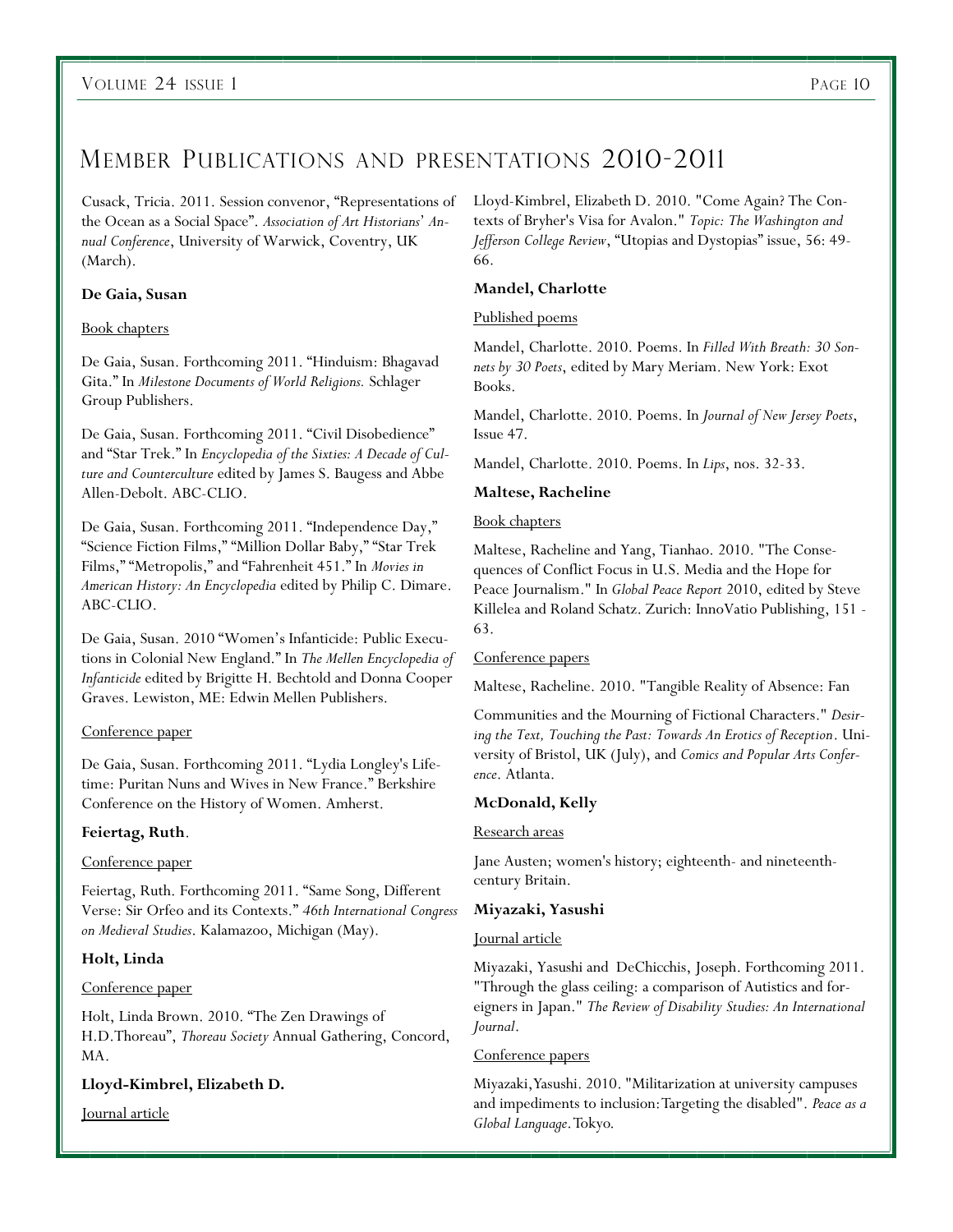### MEMBER PUBLICATIONS AND PRESENTATIONS 2010-2011

#### Miyazaki, Yasushi. 2010. "The history of definitions for

*Hattatsu Shōgai* (Developmental Disabilities and Developmental Disorders) in Japan". *Asian Conference on the Social Sciences*. Osaka.

#### **Perry, Lisa**

#### Book

Perry, Lisa. 2010. *Images of America: Floyd County*. Charleston: Arcadia

#### Book chapters

Perry, Lisa. Forthcoming 2011. "Robert Smalls." In *Great American Lives: African Americans*. Pasadena: Salem Press

Perry, Lisa. Forthcoming 2011. "James Farmer." In *Great American Lives: African Americans*. Pasadena: Salem Press

#### Conference papers:

Perry, Lisa. Forthcoming 2011. "Memory, Identity, and Paternalism: Creating an Appalachian Camelot." Innsbruck, *Heritage of Mines and Mining Conference* sponsored by the Centre for Tourism and Cultural Change at Leeds Metropolitan University (U. K.) and the Department of History and European Ethnology at the University of Innsbruck, Austria.

Perry, Lisa. 2010. "Wheelwright, Kentucky: Building an Appalachian Camelot." Jonesboro: Spring Seminar Series, College of Humanities and Social Sciences, Arkansas State University

#### **Rohrer, Scott S.**

#### Book

Rohrer, Scott S. 2010. *Wandering Souls: Protestant Migrations in America, 1630-1865*. Chapel Hill: University of North Carolina Press.

#### **Seddon, Klara**

#### **Journal Article**

Seddon, Klara. Forthcoming, 2011. "Bento Blogs: Japanese Women's Expression in Digital Food Culture." *Women and Performance*.

#### Conference Paper

Seddon, Klara. 2010. "Bento Blogs: Women's Expression in Japanese Food Culture." Visual Culture Caucus, College Art Association. Chicago.

#### **Sharlow, Mark F.**

#### Research area

Philosophy: philosophical study of religion, science and politics.

#### **Sheldon, Kathleen**

#### Book

Sheldon, Kathleen. 2010. *The A to Z of Women in Sub-Saharan Africa.* Methuen, N.J.: Scarecrow Press; unrevised paperback edition of *Historical Dictionary of Women in Sub-Saharan Africa*  (2005).

#### Book chapters

Sheldon, Kathleen. 2010. "Creating an Archive of Working Women's Oral Histories in Beira, Mozambique." In *Contesting Archives: Finding Women in the Sources*, edited by Nupur Chaudhuri, Sherry J. Katz, and Mary Elizabeth Perry. Champaign-Urbana: University of Illinois Press, 192-210.

Sheldon, Kathleen. 2010. "Mozambique." In *Berg Encyclopedia of World Dress and Fashion*, edited by Joanne Eicher. Vol. 1: 496- 500. Oxford: Berg Publishers/Oxford International Publishers.

#### Journal articles

Sheldon, Kathleen. 2010. "'No more cookies or cake now, ―C'est la guerre‖': An American Nurse in Turkey, 1919 to 1920.‖ *Social Sciences and Missions* 23, no. 1: 94-123.

Rodrigues, Isabel Fêo P.B., and Kathleen Sheldon. 2010. "Cape Verdean and Mozambican Women's Literature: Liberating the National and Seizing the Intimate.‖ *African Studies Review* 53, no. 3 (forthcoming).

#### **Smith, Reginald D.**

#### Journal articles

Smith, Reginald D. 2010. "Right on time: Measuring Kuramoto model Coupling from a Survey of Wristwatches.‖ *Chinese Physics B* 19, no. 10.

Smith, Reginald D., Zhu, Nan, and Wang, Long. 2010. ―China's Renminbi Currency Logistics Network: A Brief Introduction.‖ *International Journal of Supply Chain Management* (India) 3, No. 9: 49-61.

#### **Sulik, Gayle**

#### Book

Sulik, Gayle A. 2010. *Pink Ribbon Blues: How Breast Cancer Culture Undermines Women's Health*. New York: Oxford University Press, 400 pp.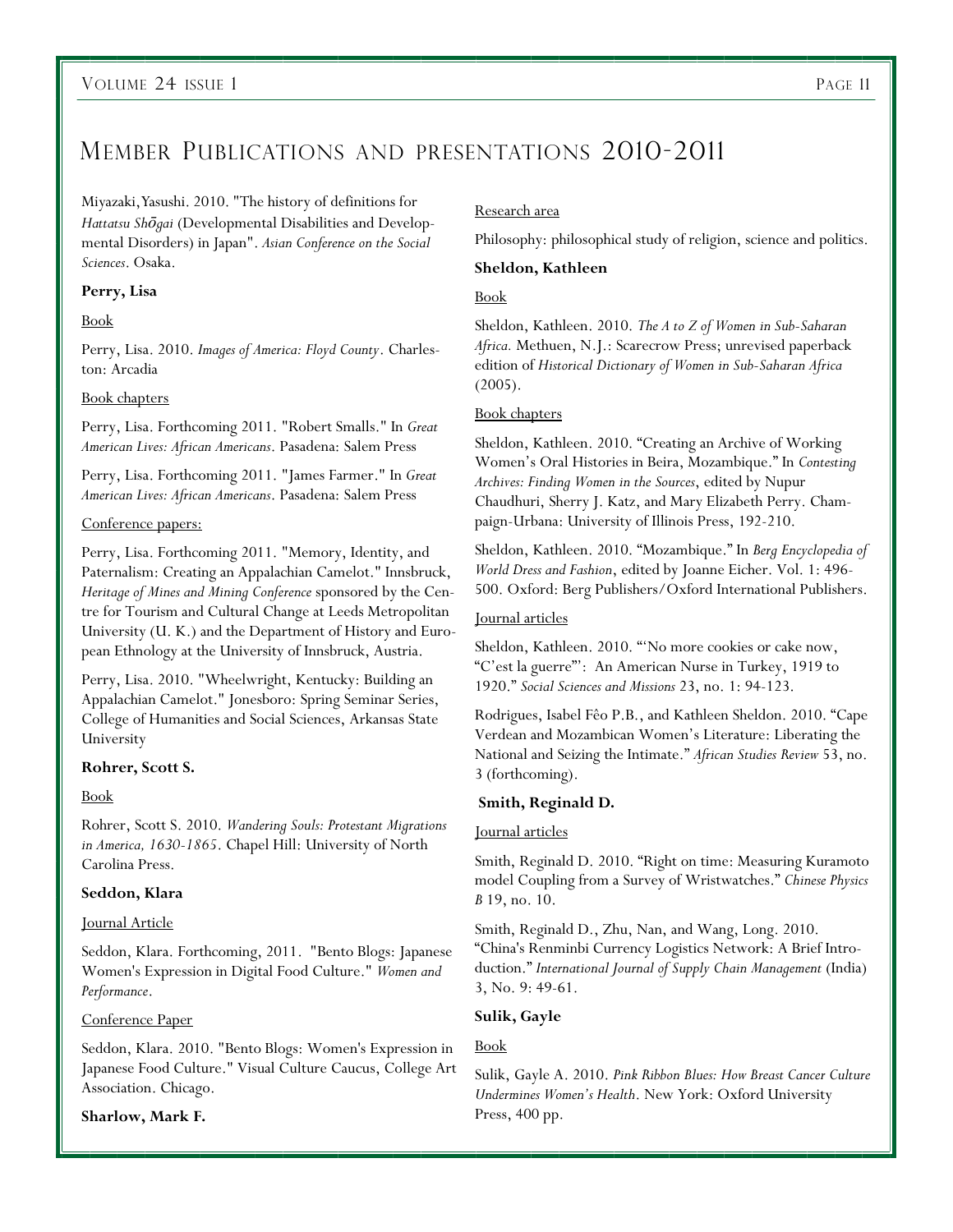#### PAGE 12

#### THE INDEPENDENT SCHOLAR

#### Book chapters

Sulik, Gayle A. 2010. "Cancer and Motherhood." In Encyclopedia of Motherhood, edited by A. O'Reilly and J. Geoffrey Golson. New York: Sage.

Sulik, Gayle A. 2010. "Breast Cancer." In The Multimedia Encyclopedia of Women in Today's World, edited by M.S. Zeiss, C.K. Oyster, and J.G. Golson. New York: Sage.

Sulik, Gayle A. 2010. "Pink, In Advertising." In The Multimedia Encyclopedia of Women in Today's World, edited by M.S. Zeiss, C.K. Oyster, and J.G. Golson. New York: Sage.

Sulik, Gayle A. 2010. "Yoga." In The Multimedia Encyclopedia of Women in Today's World, edited by M.S. Zeiss, C.K. Oyster, and J.G. Golson. New York: Sage.

#### Journal articles

Sulik, Gayle A. 2011 (forthcoming). "Our Diagnoses, Ourselves: The Rise of the Technoscientific Illness Identity." Sociology Compass.

Sulik, Gayle A. 2010. "Review of Better Cancer Care by Liz Forbat, Gill Hubbard, and Nora Kearney," Sociology of Health and Illness 32 (4): 2-3.

#### Conference papers

Panel presentation, "Writing Across Audiences: Feminist Researchers and Mainstream Media." Sociologists for Women in Society, San Antonio, TX, February 8-12, 2011.

Workshop with Margaret Vitullo, "Getting Credit for Your Teaching Excellence: Publishing in TRAILS." Sociologists for Women in Society, San Antonio, TX, February 8-12, 2011.

#### Research areas

Medical sociology; community-based research and evaluation; Cancer culture and survivorship: Social Science writing; qualitative and mixed research methods

#### **Walas, Guillermina**

#### Book chapter

Walas, Guillermina. 2010. "Aida Toledo: una estética de/contra la impotencia de lo estático." Introduction to *Un hoy que parece estatua*. Aida Toledo. Guatemala: Tipografía Nacional-Secretaría de Cultura y Deporte, 2-9.

#### Creative writing

Walas, Guillermina. 2010. "Tras el deshielo. Selección de poesía". Destiempos.com 52, n° 26 [http://](http://www.destiempos.com/n26/walas.htm) [www.destiempos.com/n26/walas.htm](http://www.destiempos.com/n26/walas.htm)

Conference papers

Walas, Guillermina. 2010. "En qué mundo se vive desde la escritura de mujeres guatemaltecas contemporáneas". Guatemalan International Book Fair. Ciudad de Guatemala, Guatemala.

Walas, Guillermina. 2010. "Espacios testimoniales y utopías de la representación: en busca de justicia y memoria en las imágenes urbanas de La Plata, Argentina". Congreso Internacional Utopía: ―Espacios alternativos y expresiones culturales en América Latina". Monterrey, México.

Walas, Guillermina. 2010. "Testimonio y (gen)ética posmemoria en *Los rubios* de Albertina Carri". Asociación Internacional de Literatura y Cultura Femenina Hispánica. University of Texas, Austin, USA.

Walas, Guillermina. 2010. "Espacios llenos de 'tiempo del ahora': en busca de justicia y memoria en las marcas testimoniales de La Plata". III Seminario Internacional Políticas de la Memoria: ‗Recordando a Walter Benjamin'. Centro Cultural de la Memoria Haroldo Conti. Buenos Aires, Argentina.

### SDIS AFFILIATE MEMBER PUBLICA-TIONS AND PRESENTATIONS 2010- 2011

\_\_\_\_\_\_\_\_\_\_\_\_\_\_\_\_\_\_\_\_\_\_\_\_\_\_\_\_\_\_\_\_\_\_\_\_\_\_\_\_\_\_\_

We value our affiliate members and want to highlight their achievements here. This issue, we are featuring members of the San Diego Independent Scholars. In future issues, we will highlight the achievements of our other affiliates as well.

#### **Johnson, Grace**

#### Book chapters

Johnson, Grace. 2010. "Zapotec Clothing in Oaxaca." In *Berg Encyclopedia of World Dress and Fashion*, Volume 2, *Latin America and the Caribbean*, edited by Margot Blum Schevill. Oxford, UK and New York, NY: Berg, 96-109.

Johnson, Grace. 2010. "Textile Arts of the Mapuche of Chile." In *Berg Encyclopedia of World Dress and Fashion*, Volume 2, *Latin America and the Caribbean*, edited by Margot Blum Schevill. Oxford, UK and New York, NY: Berg, 439-44.

#### **Marquis, Alice Goldfarb**

#### Book

Marquis, Alice Goldfarb. 2010.\* *The Pop Revolution: How An Unlikely Concatenation of Artists, Aficionados, Businessmen, Collectors, Critics, Curators, Dealers, and Hangers-on Radically Transformed the Art World*. Boston: Museum of Fine Arts.

\*[Note: This book was completed shortly before the author's death in May 2009, and published in April 2010. Alice Marquis,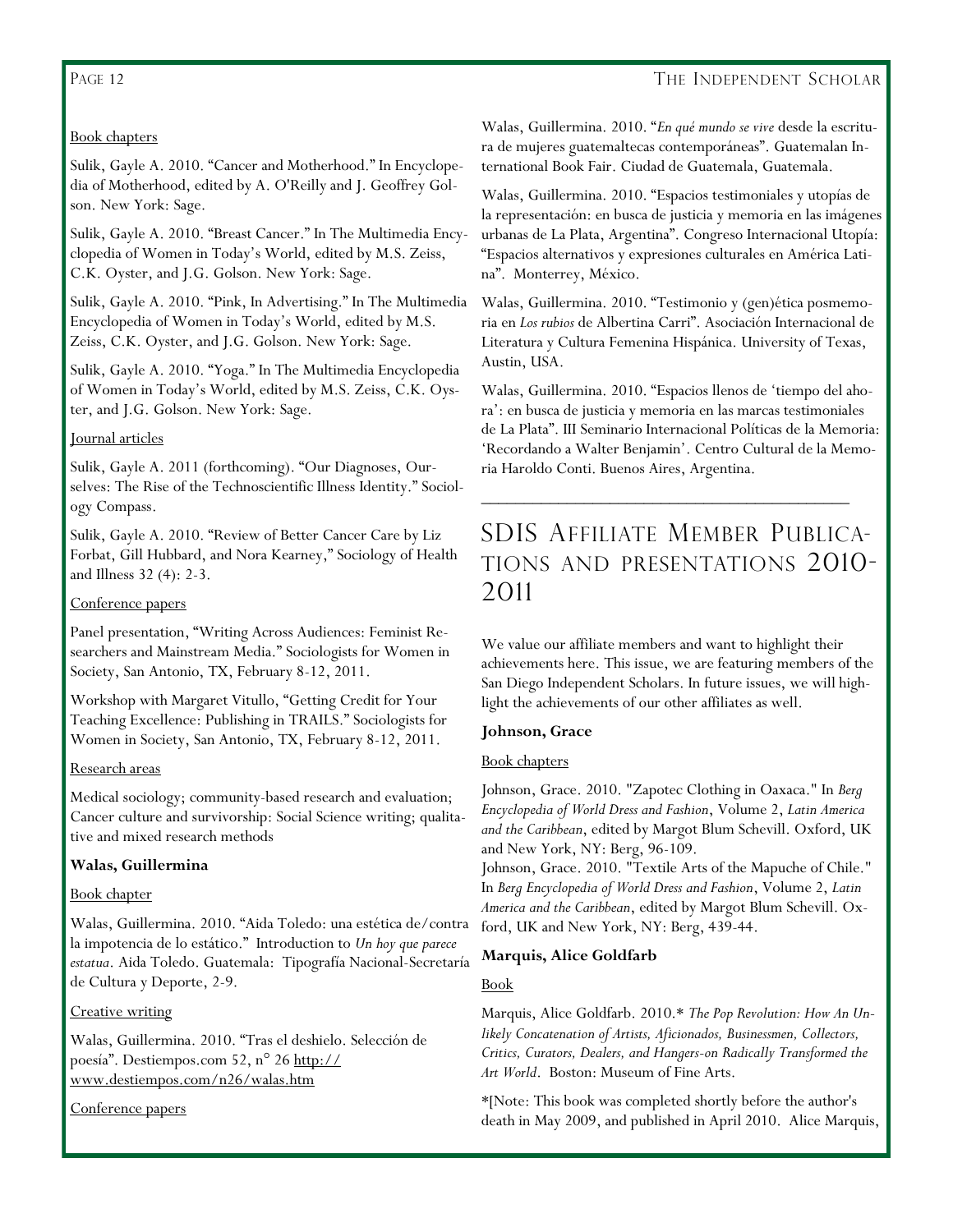#### VOLUME 24 ISSUE 1 PAGE 13

an art historian, was a founder and active member of San Diego Independent Scholars (sent by Gerry Horwitz)].

#### **Samaras, Thomas T.**

#### Book chapter

Samaras, T.T. 2010. "Longevity in Specific Populations", In *Epidemiology and Demography in Public Health* edited by J. Killewo, H.K. Heggenhougen, and S.R. Quah. San Diego: Academic Press, 415-20.

#### Journal articles

Thomas T. Samaras. Forthcoming 2011. "Rapid growth and increased human height promote ecological and resource problems, chronic disease, and reduced longevity", *Journal of the World Public Health Nutrition Association*.

Thomas T. Samaras. 2010. "Ramifications of increasing birth weight, accelerated growth and greater height on health, the obesity epidemic, and longevity", *Journal of Chinese Clinical Medicine*, 5, no. 8: 433-49.

Samaras, T.T. 2010. "Role of height in cancer and cardiovascular disease‖*. Journal of Chinese Clinical Medicine*, 51, 87-99.

#### **Wells, Judith S. Green**

#### Book chapter

Green, Judith Strupp. 2010. "Feasting with Foam: Ceremonial Drinks of Cacao, Maize and Pataxte Cacao" In *Pre-Columbian Foodways: Interdisciplinary Approaches to Food, Culture, and Markets in Ancient Mesoamerica*, edited by John Edward Staller and Michael Carrasco. New York and Heidelberg: Springer, 315-43.

#### **Wells, Willard**

#### Conference paper

Wells, Willard. Forthcoming 2011. "Calculating Humanity's Survival Prospects". Rome's Sixth International Science Festival. Rome, Italy (January).

#### Note:

The above listing is intended for reference as an occasional, perhaps annual feature of the Newsletter. As well as indicating what other Independent Scholars are currently engaged upon, it may help you to think about organising an interest/ study group. If you do this, please let TIS know so we can advertise it in our next issue.

#### **Board of Directors**

Lisa Perry, President, lpncis@gmail.com

Guillermina Walas, Vice-President, guiyermin@hotmail.com

Rose Marie Varga, Secretary, rmvarga@umich.edu

Adam Smith, Treasurer, adambensmith@hotmail.com

Paula Barnes, pcbncis@gmail.com

Susan Breitzer, susan.breitzer@gmail.com

Tricia Cusack, triciacusack@gmail.com

Susan De Gaia, sjdegaia@gmail.com

Piri Halasz, piri@mindspring.com

Catarina Krizancic, catarina.krizancic@gmail.com

Klara Seddon, kseddon@institutecr.com

Lilian Tsappa, ltsappa@gmail.com